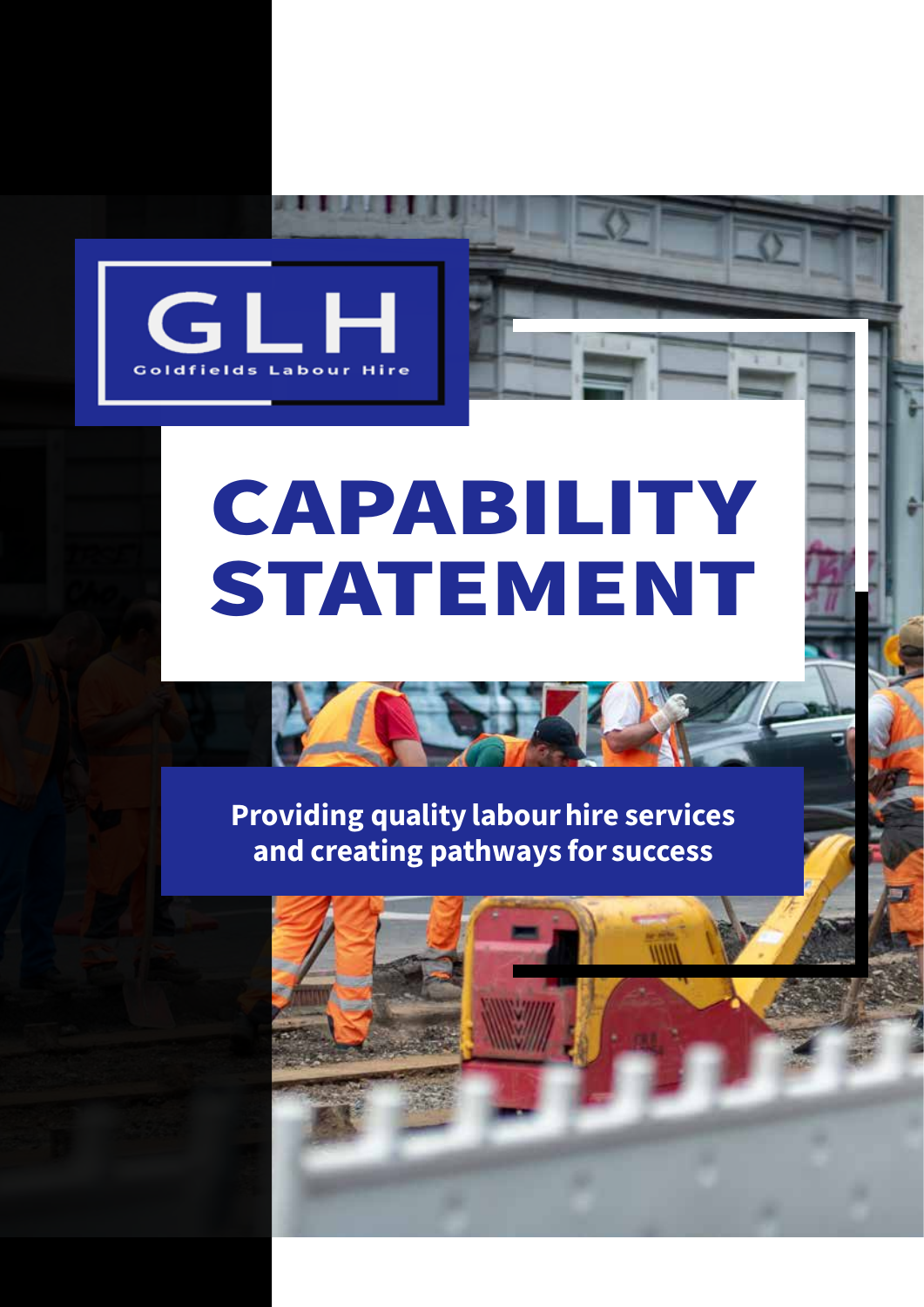## GOLDFIELDS LABOUR HIRE

#### Goldfields Labour Hire (GLH) is an Aboriginal owned and managed business providing civil and mining labour hire to the Goldfields region of Western Australia.

Our established workforce provides a range of specialised skills that support mining and civil project requirements, including heavy plant operations. The group is built up of both Aboriginal and Non-Aboriginal members of the community, with the goal of supporting and developing a majority Aboriginal workforce.

Directors Shannon Meyer and Lena Abdullah (Tjarru Tjarru tribe) are Goldfields locals, well known across the region with significant experience in community engagement, cultural awareness, and correctional services. With a strong desire to support positive outcomes in the community and the experience to back them up, GLH is currently developing a Prison Reintegration Program that will provide training, mentorship and career pathways.

**Our mission** is to be part of the growing and developing multicultural country in which we live, providing Labour and continued up-skilling through a broad range of Nationally Accredited courses, and a range of quality skilled Labour to industry.

**Our aim** is to help individuals empower themselves by providing opportunities through training and integration into employment, and sustain a balance in all areas between employment and personal life.

## OUR STORY

Directors Shannon Meyer and Lena Abdullah have been employed in the Correctional Services industry, where they have been exposed to prison work programs which aim to create employment skills for low-risk prisoners prior to the end of their custodial sentence.

GLH was founded with the goal of creating a trusted and reliable labour hire company that would facilitate the development of their own training and career pathway, aiming to reduce the rate of re-offences in the local community, and provide a sense of belonging.

Starting with their first agreement with Linkforce WA to provide a mining shutdown crew, GLH aim to expand their workforce and grow their program to support career opportunities for all of the local community.

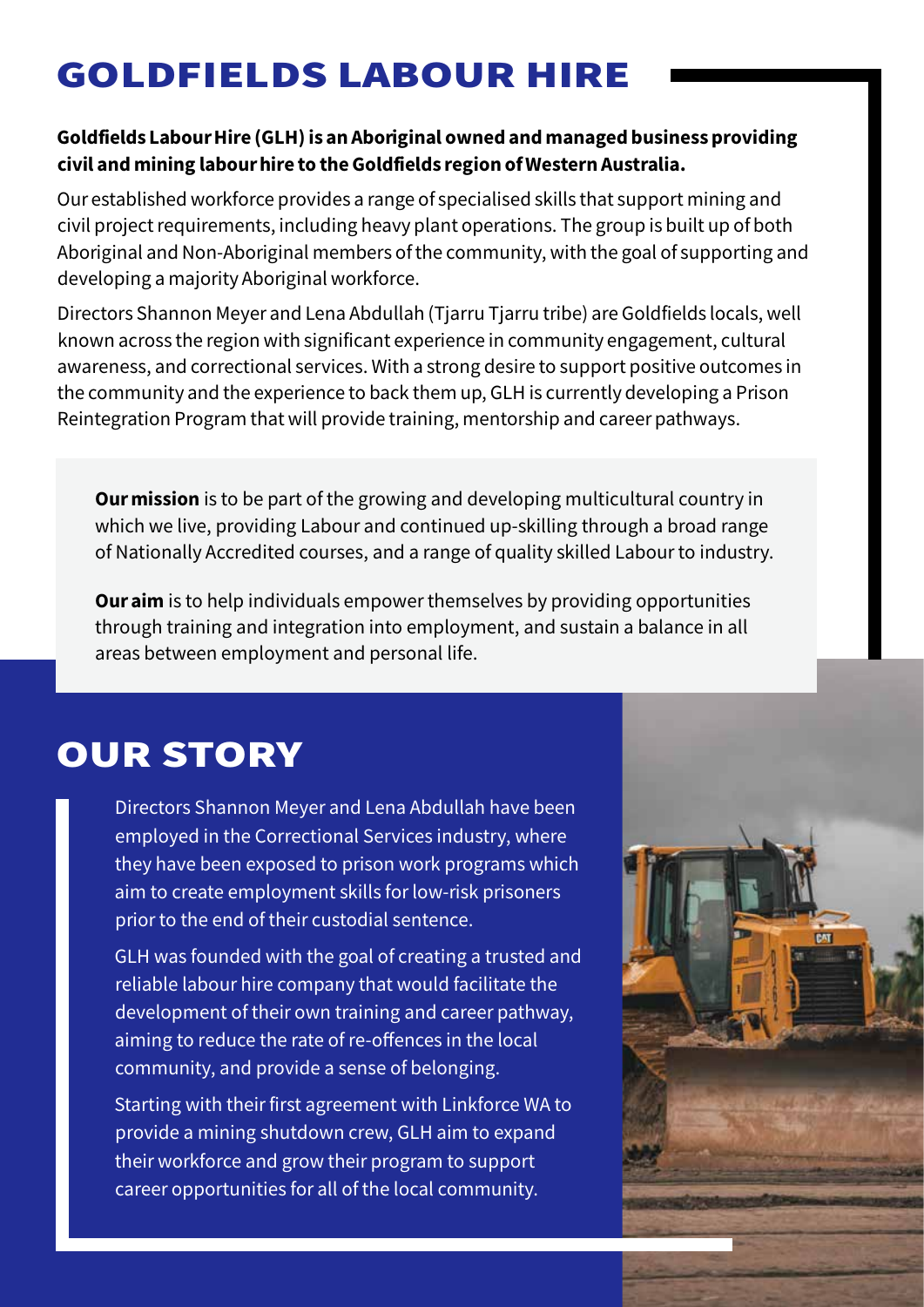

## OUR SERVICES

Goldfields Labour Hire is a local Aboriginal business that provides labour hire, workforce services and recruitment to the mining and construction industries in the Goldfields region. Our local knowledge and rapport with the community allow us to immediately provide the market with a truly local Aboriginal labour hire provider.



Recruitment

Utilising our professional networks and connections within the local community, we seek out new, quality candidates for work placement opportunities in the mining and civil industry.



Mentoring

We mentor candidates through the application and interview process to build-up personal confidence. We also provide ongoing check-ins to ensure they have continued support.



Labour Hire

We connect suppliers with our pool of qualified plant operators and maintain regular communication with suppliers to ensure our personnel are performing to the highest level as required.



#### Cultural Awareness

Calling upon our heritage and experience, we provide regular cultural awareness and sensitivity workshops within the prison system and direct to businesses in mining and construction.



#### Prison Reintegration Program

We are in the process of developing a dedicated program providing certified industry training to low-risk prisoners, career opportunities postrelease, and ongoing personal support.